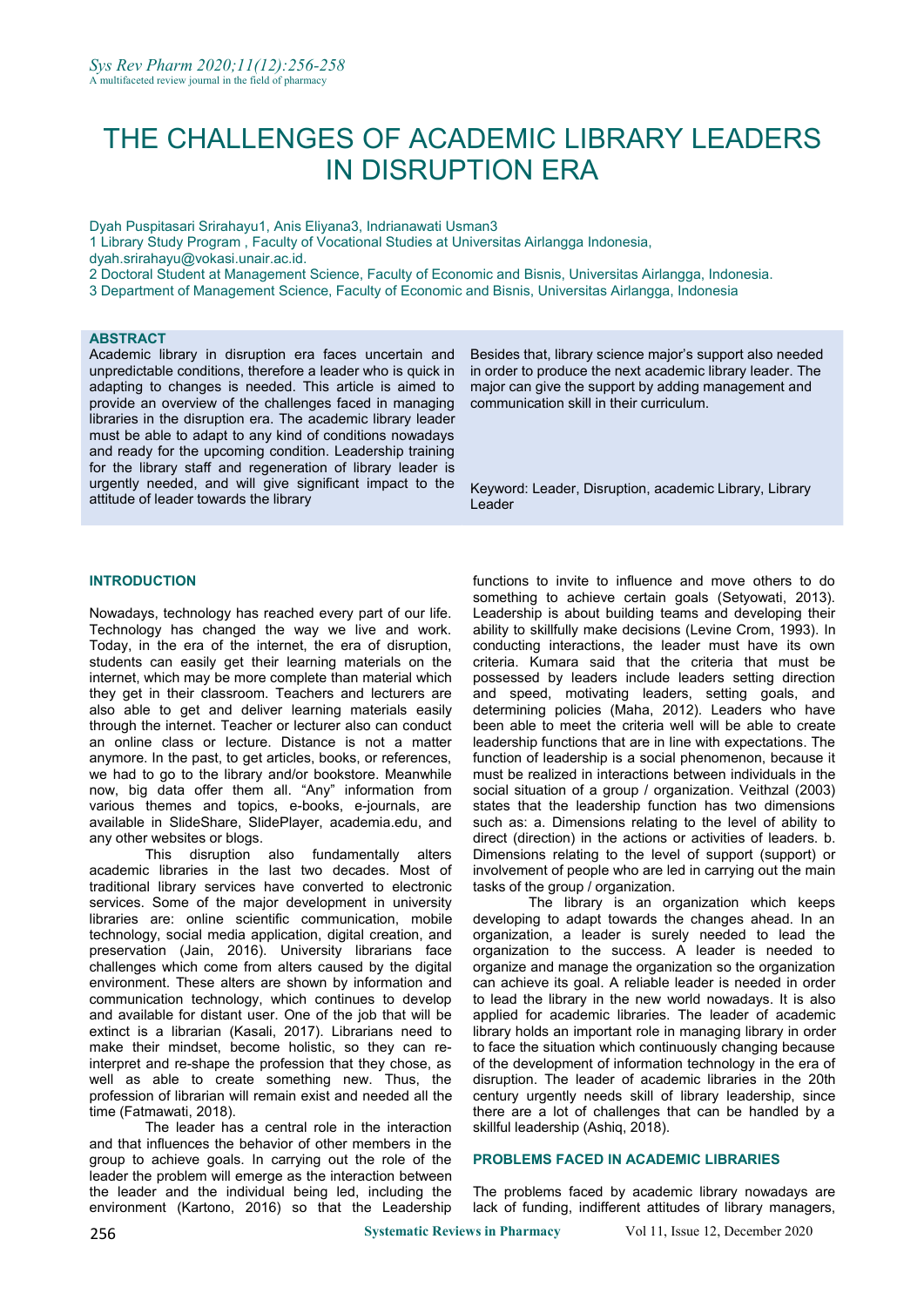# The Challenges Of Academic Library Leaders In Disruption Era

missing of well-defined library policies, and denial of the information technology changes (Amaechi & Enweani & Catherine, 2018). It was also identified by Aslam (2019) that university library needs a strong leader who can handle today's condition and prepare the succession over generations. University libraries now face similar problem, such as the financial crisis, conversion from printed media to digital ones, user expectation, lack of adequate library leader, and role of a library leader in networking. Other problems faced by academic libraries are inadequate infrastructure, reluctance to change, problems in importing his team. The sin<br>books and journals, and slow acceptance of open access who identified books and journals, and slow acceptance of open access

resources.<br>The next problem is related to the existence of the library itself which exist in a dynamic environment, and dependent to the parent organization. Change of legislation, development of technology, and fluctuating economic condition also affect libraries. The library's situation is more unstable than that of the university, since library's leg stands in two different sectors. One leg is in the education sector and the other is in the ICT sector; and it is dependent on the situation of the university. If the university goes down, the library will also go down too (Moropa, 2010).

#### **CHALLENGES OF ACADEMIC LIBRARY LEADER**

Library leaders do not continuously participate in career development activities, due to the economic crisis and institutional policy. Meanwhile, the profession as a librarian needs innovative skill and new ways of working in the 21st century. The most challenging aspect of being a university library leader is creating awareness, lack of self development culture, and technological problem. The absence of career development and identity crisis are also problems in the university library (Ashiq, 2018). Librarians still don't consider their career as a prestigious one and can be equal to the other carrier. There are only a few institutions which support the development of library leadership, although institutional support is an important factor to improve leadership to face challenges that will exist in the future (Aslam, 2019).

Another challenge that academic libraries leaders face is that of balancing between the present (i.e. giving services to current users) and the future (designing suitable services and products for the client in the future) (Moropa, 2010). Only focusing on the present will be a disaster for any organization, since the dynamic environment will make it irrelevant. Meanwhile, only focusing on the future will result in disconnection between the organization and main/significant stakeholders. The modern era delivered various kinds of management approach, and all of them have the same goal, that is to fulfill the goal of the organization and the needs of the users (Wren, 2006).

# **LEADER**

One of the main challenges as well as the most needed skill for a modern library leader is communication skill. Library leaders are expected to have good soft skill (communication, social interaction, team building) more than any other skills. Lima (2017) shows that academic librarian must assure that training in which they are or will participate must support their activity, as well as maintain and broaden their network, both inside of the university (Lecturers, students, staff, and administrator) and in the market (technology provider for library, national and

international information service provider) to promote their library activities.

The result of the survey conducted by Binh (2016) shows that there are some characteristics of a successful university library leader, they are: willing to serve, looking for visibility, and developing communication skill. It is supported by Ashiq (2018), who stated that academic library needs a leader who can communicate well with his team or citizen, can perform social interaction, have knowledge of library, and want to share his knowledge to his team. The similar thing is also stated by Meier (2016), that programs and professional development technique are the main things that support the leader of academic libraries in the future. Other results shows that collaborative decision making is a key in university library leadership, and strategic planning process leads the change in the organization. Digital project as well as teaching and research support are at the top of the chart in strategic priority.

Regeneration of a new leader is needed in order to make the next leader of library ready to any kind of challenges which may he/she face in the future when he/she become the leader (Galbraith, 2012). This is due to a member of an organization needs leaders to act in a specific way and according to certain criteria in order to respond to their leadership and acknowledge (Martin, 2018). Succession is expected to make the new leader understands the culture of organization in the library. Leader, as an agent of change, needs confidence and strength from his/her members to always support and believe in their leader (Sheldrake, 2003). University libraries must build an organizational culture and structure which can adapt to the change of external and internal environment.

Curriculum in library science major in university about leadership is one of the problems in the effort of producing a library leader (Jian, 2016). Association of library and LIS schools needs to train and deliver a skillful leader for the future, as well as creating awareness about the importance of library in a society. There is a need to build a periodically training program which aimed to build leadership skill of present and future library leaders. The training can be conducted by the cooperation between library science major and professional association. Communication skill also needs to be included in curriculum of library science major. Professional librarian also responsible to take initiative in self-development, creating awareness, and building social interaction to the other professional librarians. Parent organization of professional librarian is demanded to provide leadership skill to their library staff (Ashiq, 2018). The leadership skill will be handy for them, especially when they face library users.

**CHARACTERISTICS OF ACADEMIC LIBRARY** staff of a library need to keep innovating in order to Library, as the researcher explained above, has problems and challenges, caused by the change of stable to unstable environment due to the technological development and innovation. Hence, both the leader and maintain their existence. Organizational design that fits the condition of today's library is adhocracy or innovative organization (Musmamn, 1982). In order to build an adhocracy library, change of culture is needed. The librarian that usually only follows the rule, now expected to innovate while also keep doing his/her jobs. A leader's role is very important in the process of changing from technostructure library to adhocracy library.

> Adhocracy organization is an organization which emphasizes on innovation and creativity. Innovation and creativity are used to improve the quality of services and user's satisfaction. Moreover, today, the library is left by